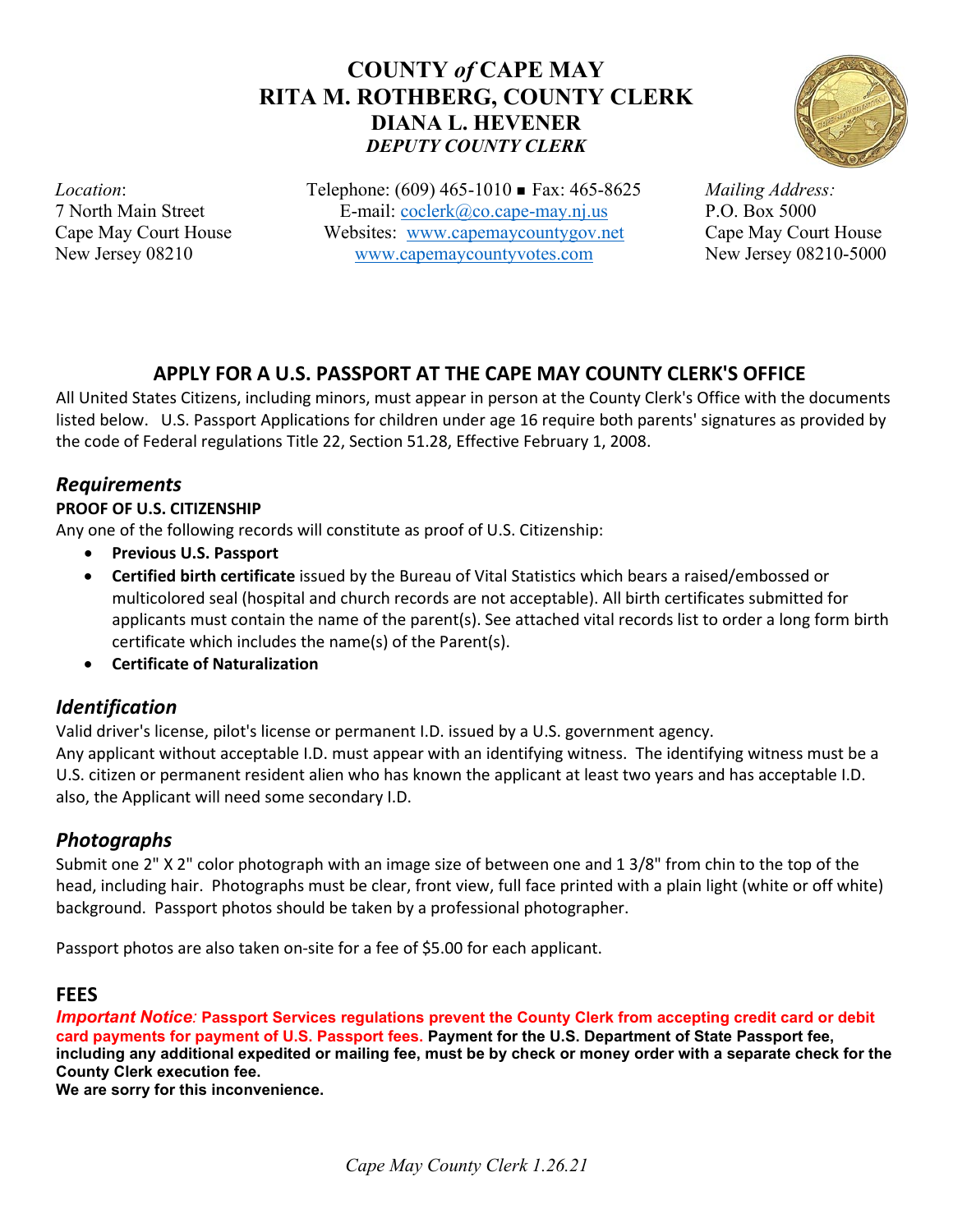# *Passport Book: Valid for travel by air sea and land travel.*

### **APPLICANTS AGE 16 AND OVER Passport valid for 10 years**

Passport fee of **\$130.00** per applicant must be paid by check or money order payable to "Department of State" - no cash.

### **APPLICANTS AGE 15 AND UNDER- Passport valid for 5 years**

Passport fee of **\$100.00** per applicant must be paid by check or money order payable to "Department of State" -no cash.

Execution fee of \$35.00 per applicant may be paid in cash or must be a separate check from the passport fee, payable to "The Clerk of Cape May County."

# *Passport card: Valid for travel by sea and land travel.*

### **APPLICANTS AGE 16 AND OVER - Passport valid for 10 years**

Passport fee of \$30.00 per applicant must be paid by check or money order payable to "Department of State" - no cash.

### **APPLICANTS AGE 15 AND UNDER - Passport valid for 5 years**

**Passport fee of \$15.00** per applicant must be paid by check or money order payable to "Department of State" -no cash.

**Execution fee of \$35.00** per applicant may be paid in cash or must be a separate check from the passport fee, payable to "The Clerk of Cape May County."

If you apply for both, the passport book and the passport card, at the same the same time, there will be only one execution fee per applicant.

*Expedited services* are available for *\$60.00.* 1-2 Day Express Delivery Service Fee for **\$18.32,** Paid per application for 1-2 day delivery of an issued passport book from the Department of State to the customer. Only applies to mailing addresses within the United States. Not valid for passport cards.

The Passport fee must be a separate check or money order for each applicant.

### *U.S. PASSPORT APPLICATIONS FOR CHILDREN UNDER AGE 16 REQUIRE BOTH PARENTS' SIGNATURES (OR LEGAL GUARDIAN)*

Both parents or child's legal guardian must Present evidence of child's U.S. citizenship and Present evidence that they are the parents or guardian and Show valid personal identification and Sign and take oath before an authorized passport acceptance agent

If the second parent is not available to sign, the appearing parent must:

Do the above and Present evidence that he/she has: Sole legal custody of the child or DS-3053 form Notarized written consent form of the other parent for the issuance of the passport. A photocopy of the front and back side of the non-applying parent's identification is required with this form.

If no parent is available to sign, the third-party *in loco parents* must: Appear with a notarized written statement or